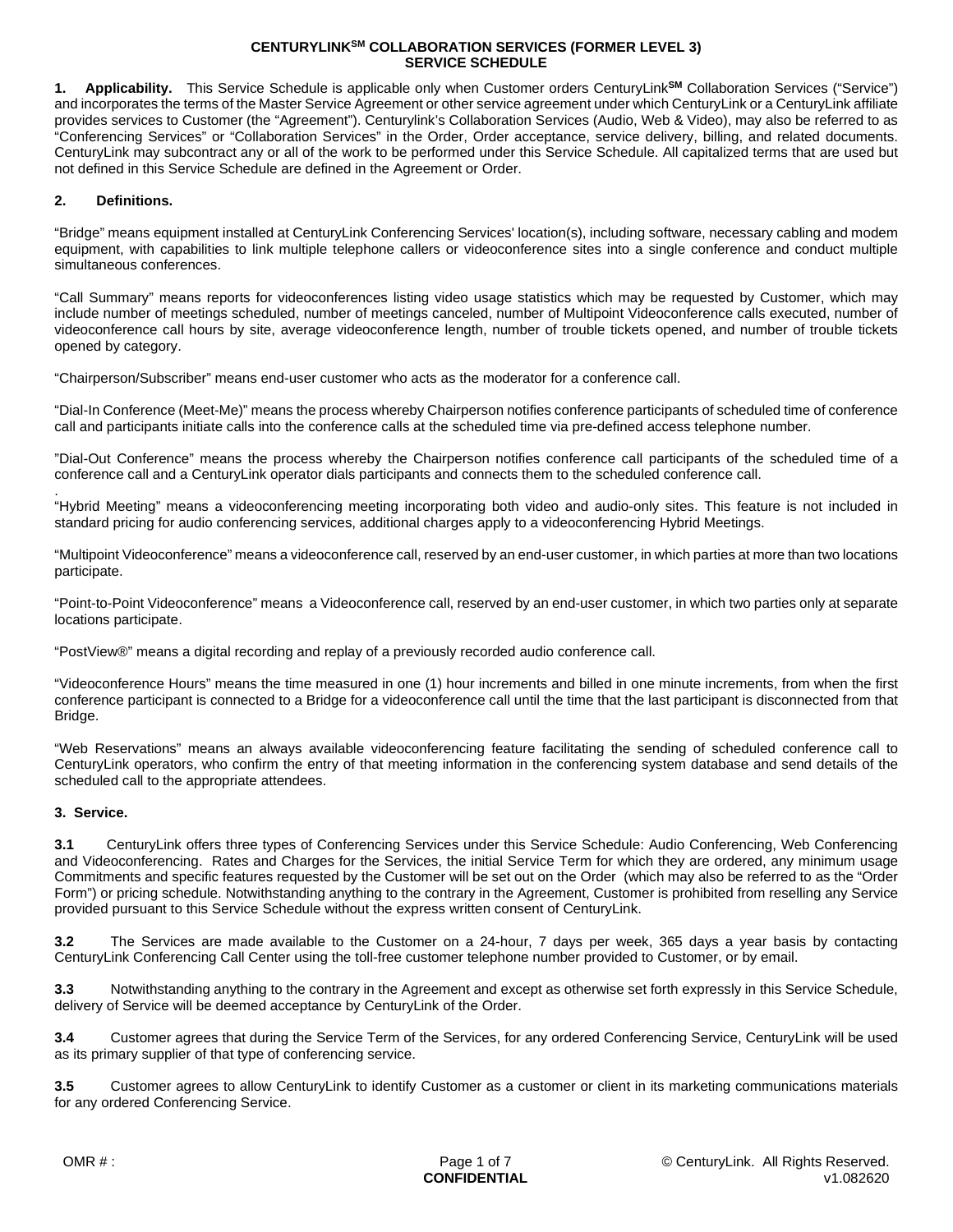**3.6 Content Indemnification**. Customer will indemnify, defend and hold CenturyLink, its directors, officers, and employees harmless from any loss, damage, expense or liability related to any third party claim arising from or relating to any content provided or delivered by or for Customer in connection with the Services. CenturyLink reserves the right to adhere to the safe harbor provisions of the Digital Millennium Copyright Act.

**3.7 Recording.** Certain Services include a feature that allows users to record the contents of communications. Many states' laws prohibit recording the content of communications unless the individual recording the communication provides notice to, and obtains the consent of, all of the participants to the communication. While certain of the Services include a feature that is intended to provide notice to participants of a conference call when recording is initiated, *it is the users' responsibility to obtain participants' consent to recording as required by applicable laws*. Customer will defend, indemnify and hold CenturyLink harmless from any claim, liability or loss arising in connection with Customer or Customer's users' failure to obtain consent of any participant of a conference call.

# **4. Minimum Usage and Billing.**

**4.1** If any of the rates or charges for Conferencing Services to be provided to Customer are conditional upon a specific monthly usage/volume commitment relating to the use by Customer of those Conferencing Services (a "Commitment"), the amount of that Commitment, as agreed with Customer, will be set out in the Order. Unless otherwise agreed in writing between the parties, Customer's payment of charges related to usage of Conferencing Services only will count towards satisfaction of the Commitment. No other charges, fees or amounts will contribute to the Commitment. In such circumstances, Customer agrees that if its payments for use or purchases of Conferencing Services should be less than the Commitment amount for the relevant period, Customer will pay CenturyLink a shortfall charge (the "Shortfall Charge") calculated in the following manner:

**(a)** in the case of a dollar (or other currency) based Commitment, an amount equal to the Commitment amount applying for the relevant period (i.e. month or year) less all usage charges (excluding taxes and surcharges) paid by the Customer for the Services during the applicable period; and

**(b)** in the case of a Commitment based on minutes of usage, an amount equal to the shortfall by which the Customer missed the Commitment amount, multiplied by the applicable per minute rate for the applicable Conferencing Service(s).

**4.2** Customer agrees that the Commitment is a take or pay and that the Shortfall Charge provided for in this Section is a reasonable approximation of the benefit of CenturyLink's agreeing to provide Customer with the Service(s) at the agreed rates, and is not a penalty.

- **4.3** Billing. Charges for Conferencing Services provided under these terms and conditions may be invoiced by an affiliate of CenturyLink and such charges will be invoiced as follows:
- **(a)** For US customers, all charges will be invoiced and payable (at Customer's option) in USD, GBP, EURO or CAD;
- **(b)** For EU customers, all charges will be invoiced and payable (at Customer's option) in USD, GBP, or EURO;
- **(c)** For Canadian customers, all charges will be invoiced and payable (at Customer's option) in USD or CAD; and
- **(d)** For Customers in the Latin Americas region, all charges will be billed by CenturyLink or the affiliate that is a party to the Agreement with Customer under which the Services are provided; all charges will be invoiced and payable in USD unless otherwise agreed in writing between the parties or otherwise required by local law.
- **4.4** Customer is responsible for all charges respecting the Services, even if incurred as the result of unauthorized use.

### **5. Audio & Web Conferencing.**

- **5.1** CenturyLink provides the following Audio and Web Conferencing Services:
- **(a) Ready-Access®.** CenturyLink's subscription-based audio conference Service, offering shared-port, reservation-less, automated audio conference calls. Subscribers are assigned permanent access numbers and pass-codes to facilitate conference calls without operator involvement.
- **(b) Auto Event Call.** An access method for reserved audio conference calls by which participants call into at least two toll or toll-free numbers and drop directly into conference in either a listen only or an interactive mode. This reservations-based Service is completely automated; an operator is available for technical difficulties. This Event Call type does not support a managed Q&A session or any of the other additional/enhanced features associated with audio conferencing.
- **(c) Event Express.** A reservations-based audio conference Service. Participants are issued at least two toll/toll-free dial-in numbers and a separate speaker dial-in number. At least sixty percent (60%) of participants dial in to the Bridge and join the conference call in listen only mode, without the ability to actively participate. Remaining participants dial-in on a different number, are answered by a CenturyLink operator, placed into the conference call, and can actively participate in the call. A CenturyLink operator monitors the conference call and can conduct a managed Q&A session. All additional/enhanced services associated with audio conferencing are supported on this call type.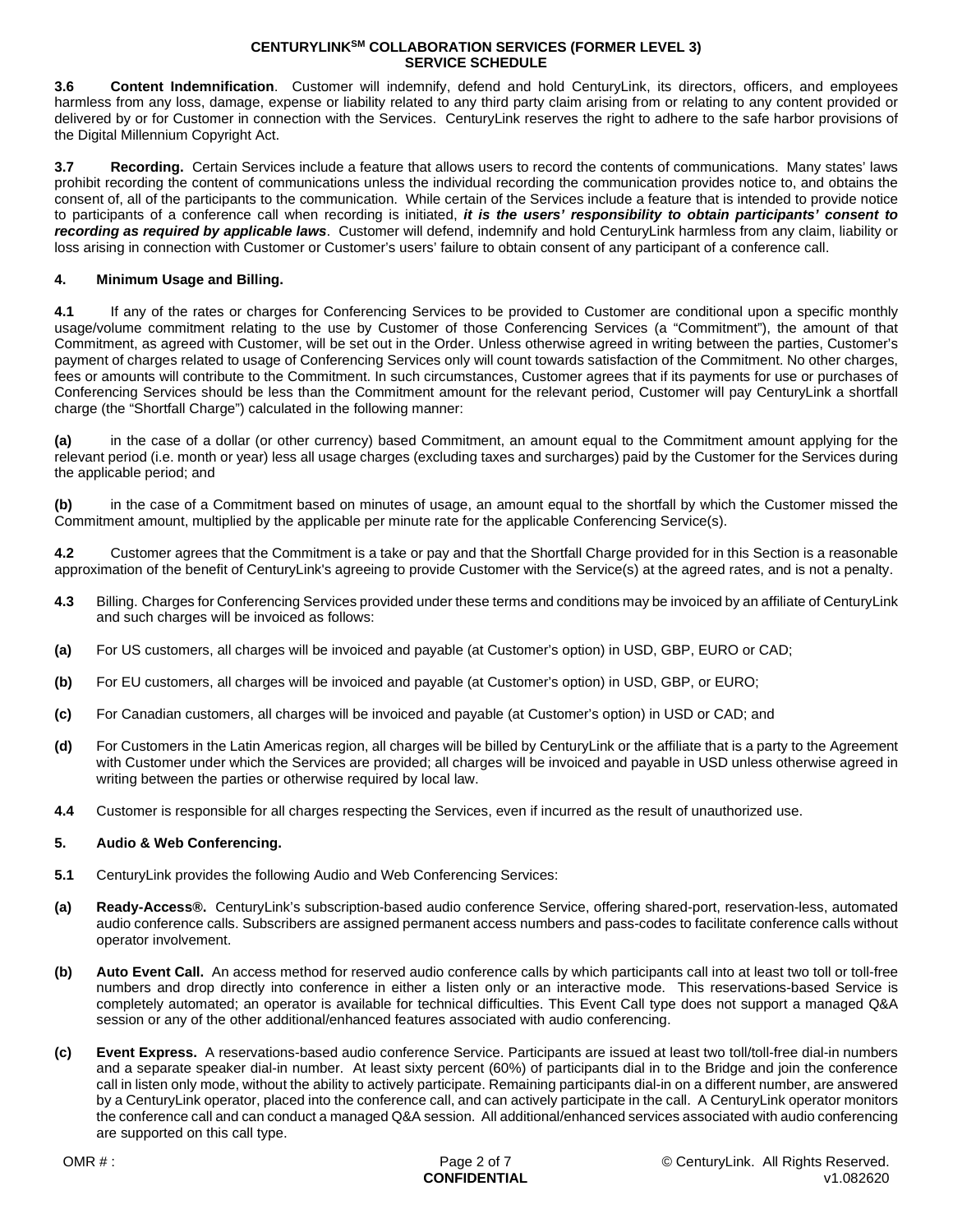- **(d) Event Call**. A high profile audio conference call, such as an earnings release. This call is accessible via toll or toll-free access and is fully operator-monitored. Participants are issued at least two toll/toll-free dial-in numbers and a separate speaker dial-in number. All participants are answered by a CenturyLink operator, placed into the conference call and can actively participate in the call. A CenturyLink operator monitors the conference call and conducts a managed Q&A session. All additional/enhanced services associated with audio conferencing are supported on this call type.
- **(e) Event Call Dial-Out.** A high-profile audio conference call utilizing the CenturyLink operator to dial-out to all participants to connect them to the conference call. All additional/enhanced services associated with audio conferencing are supported on this call type.
- **(f) Event Call Director.** An online tool providing enhanced conference control and management of an Event Call by enabling the meeting organizer to view live who has joined the call, view and manipulate the question and answer session, and chat with the conference operator.
- **(g) CenturyLink Web Meeting.** A Ready-Access feature enabling the end-user customer to manage their meetings on-line, change account options, hold a Web conference to share presentations and applications with participants, record visual applications synchronized with the audio conference, and store files online.
- **(h) XpressMeet for Microsoft Outlook® Calendar.** A Ready-Access feature that integrates CenturyLink audio and Web conferencing with the Microsoft Outlook® calendar. The Chairperson can create invitations in Outlook® that automatically include dial numbers and instructions for joining the audio conference and direct links for participants to join a Web conference and check their browser configuration prior to the meeting. **XpressMeet** also includes a Web Meeting button on the Chairperson's desktop that automatically logs them into the Web Meeting.
- **(i) Ready-Access Record.** An on-demand Ready-Access feature that is fully integrated with Web Meeting. The Chairperson can start and stop the recording using telephone touch tone commands or select a button on the Web Meeting screen. Recordings are automatically synchronized with visual information presented in a Web conference and are stored online in an Archive management system. The Chairperson can email or place a URL link on the Internet/Intranet for participants to playback the file online using a Flash player. The Chairperson may also add access security codes, receive playback reports and download recordings to store them on their desktop.
- **5.2** CenturyLink will take all reasonable measures to provide port availability; however, CenturyLink may not be able to provide port availability in the shared port Ready-Access service. Availability is on a first-come, first-serve basis. Consistent monitoring of port utilization enables CenturyLink to proactively increase capacity to meet Customer demand.
- **5.3 Features.** The table below sets out the features generally available as part of CenturyLink's standard packages for Audio & Web Conferencing Services, listed by service, for attended and unattended conference calls. (An "X" denotes inclusion of the specified feature for that call type.) The feature list below is non exhaustive and certain features are subject to availability. Feature availability is subject to change. Additional charges, as set out in the Order apply to these features where indicated below.

|                            |                                             | Ready-<br><b>Access</b>                           | Automated<br>Event      | <b>Express</b><br>Event       | <b>Event Call</b>             |
|----------------------------|---------------------------------------------|---------------------------------------------------|-------------------------|-------------------------------|-------------------------------|
| CONFERENCE CALL COMPONENTS | Call Size                                   | 8, 16, 24, 35,<br>50, 60, 75, 96,<br>or 150 lines | $3 - 2500+$             | $3 - 2500$                    | $3 - 2500+$                   |
|                            | <b>Operator Availability</b>                | Technical<br>assistance                           | Technical<br>assistance | 100%<br>Operator<br>Monitored | 100%<br>Operator<br>Monitored |
|                            | <b>Reservation Confirmation</b>             |                                                   | X                       | X                             | X                             |
|                            | Access with a Passcode                      | X                                                 |                         | Partial                       | X                             |
|                            | Customized Introduction                     | Greeting*                                         | Semi-Custom             | Semi-Custom                   | Semi-Custom                   |
|                            | Dial in on a Toll Number                    | X                                                 | X                       | X                             | X                             |
|                            | Dial in on a Toll-free Number               | X                                                 | X                       | X                             | X                             |
|                            | Enhanced<br><b>Services</b><br>Availability | X                                                 |                         | X                             | X                             |
|                            | Listen-only Mode                            | Chair/Part.<br>Controlled                         | X                       | X                             | X                             |
|                            | Music While on Hold                         | X                                                 | X                       | X                             | X                             |
|                            | <b>Operator Access</b>                      | X                                                 | X                       | X                             | X                             |
|                            | Operator Dial Out                           | Chairperson                                       | Partial                 | X                             | X                             |
|                            | <b>Operator Greets All Callers</b>          |                                                   |                         | Partial                       | X                             |
|                            | Q&A Session Coordination                    |                                                   |                         | Selected<br>Participants      | X                             |
|                            | Roll Call                                   | Automated                                         |                         | Partial                       | X                             |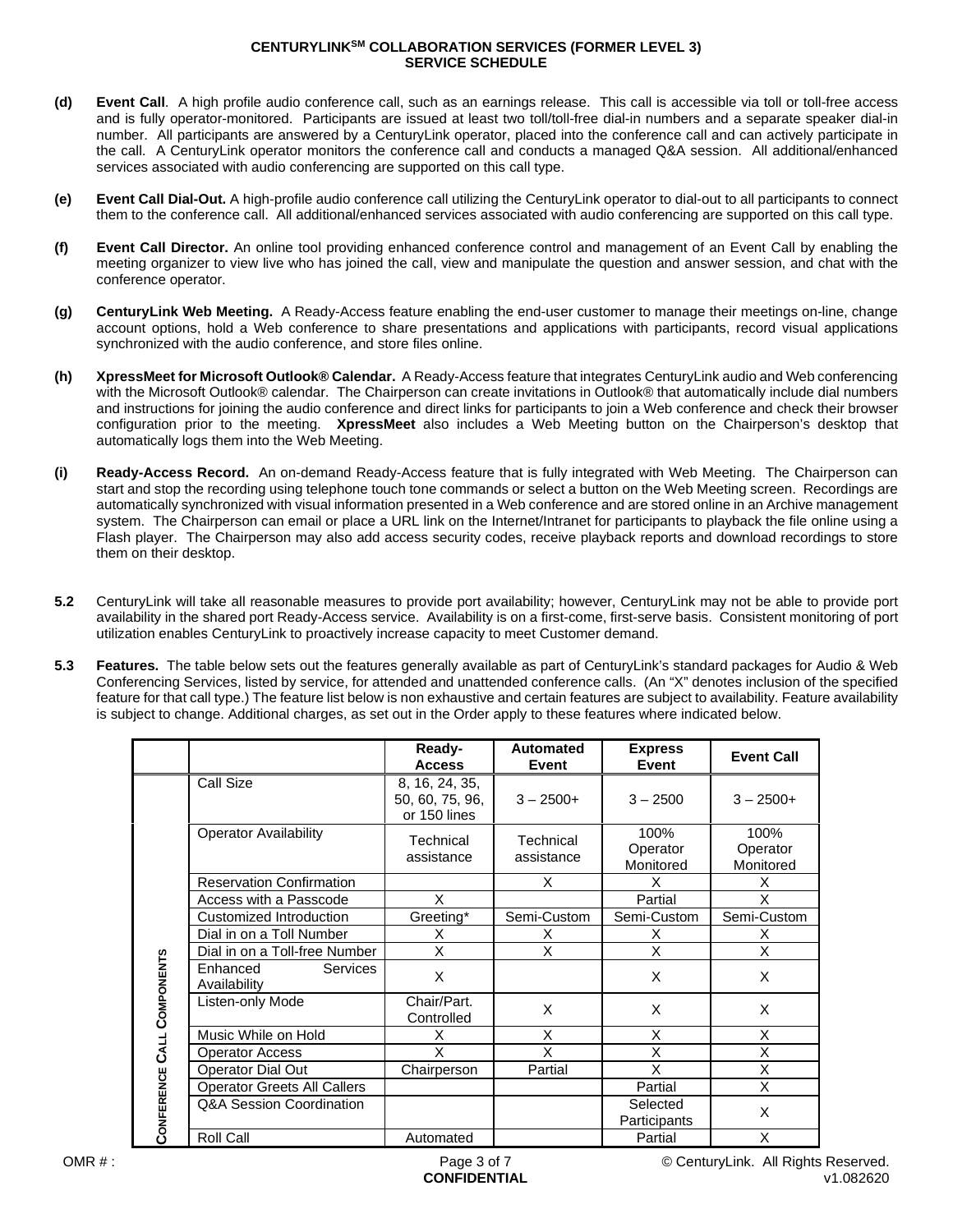|                                                                                |                                                           | Ready-<br><b>Access</b> | Automated<br><b>Event</b> | <b>Express</b><br><b>Event</b> | <b>Event Call</b> |
|--------------------------------------------------------------------------------|-----------------------------------------------------------|-------------------------|---------------------------|--------------------------------|-------------------|
|                                                                                | <b>Security Screening</b>                                 | Automated               |                           | Partial                        | Χ                 |
|                                                                                | Standard Introduction                                     |                         |                           | X                              | X                 |
|                                                                                | <b>Standing Reservation</b>                               | X                       | X                         | X                              | X                 |
|                                                                                | Web Meeting                                               | X                       |                           |                                |                   |
| APPLY)<br><b>SERVICES</b><br><b>CHARGES</b><br>ADDITIONAL<br><b>ADDITIONAL</b> | CenturyLink Web Meeting**                                 | X                       | X                         | X                              | X                 |
|                                                                                | XpressMeet for Microsoft<br>Outlook <sup>®</sup> Calendar | Χ                       |                           |                                |                   |
|                                                                                | <b>Participant Notification</b>                           | Scheduler)              |                           | X                              | X                 |
|                                                                                | <b>Communication Line</b>                                 |                         |                           | X                              | X                 |
|                                                                                | Participant List (faxed or e-<br>mailed)                  |                         |                           | <b>Partial List</b>            | X                 |
|                                                                                | Recording/Taping                                          | (Record on<br>demand)   |                           | X                              | X                 |
|                                                                                | Conference Playback                                       | X                       |                           | X                              | X                 |
|                                                                                | Conference<br>Taped<br>Rebroadcast                        |                         |                           | X                              | X                 |
|                                                                                | Transcription                                             |                         |                           | X                              | X                 |
|                                                                                |                                                           |                         |                           |                                |                   |
|                                                                                |                                                           |                         |                           |                                |                   |

Notes: \* Available subject to additional conditions.

\*\*CenturyLink Web Meeting services are only integrated with Ready-Access but may be used as a stand-alone service with Event or Event Express services and needs to be added at the time of reservation.

- **5.4 Pricing.** Charges for Audio & Web Conferencing Services are per minute, per line, and include toll, toll-free, dial-out, and bridging charges. International dial-out charges are additional for all call types. Call time is measured in minute increments from when a conference participant is connected to a Bridge for a conference until the time that conference participant is disconnected from that Bridge.
	- Ready-Access: Toll, Toll-free, Dial-Out.
	- Auto Event Call: Toll and Toll-Free.
	- Event Express Call: Toll, Toll-Free, and Dial-Out.
	- Event Call: Toll, Toll-Free, and Dial-Out.
	- CenturyLink Web Meeting: billing options include, per participant per minute usage based charges, or periodic named user license models (e.g., monthly billing associated with a particular Subscriber).
	- XpressMeet for Microsoft Outlook® Calendar: No charge.
	- Ready-Access Record: Setup fee, file hosting fee and additional playback charges apply.

Charges for all Audio & Web Conferencing services, including any ancillary charges for additional services or features ordered by Customer, will be set forth on the Order for the Service (collectively "Charges"). Notwithstanding any language in the Agreement to the contrary, billing for all elements Audio & Web Conferencing Services is in arrears.

- **5.5** Customer understands that the Charges applying to the Service are reflective of the charges levied on CenturyLink by third-party providers ("Third Party Charges") who terminate calls to numbers on networks owned and/or operated by those and other thirdparty providers, and that those Third Party Charges may be subject to change during the term for which the Service is to be provided by CenturyLink to Customer. Accordingly, CenturyLink reserves the right, upon 30 days' written notice, to increase the Charges applying for calls made to specific call destination regions and/or to change Charges based on changes to Third Party Charges, which revised Charges will take effect at the expiry of the 30-day notice period.
- **5.6 Web Conferencing and HIPAA.** Customer understands, and acknowledges, that the web conferencing Services are not suitable for the maintenance of protected health information consistent with the Health Insurance Portability and Accountability Act (HIPAA), as amended. Customer warrants and represents that it will not use the web conferencing Services to maintain protected health information and holds CenturyLink and its affiliates harmless against, and agrees to fully indemnify CenturyLink and its affiliates for, claims alleging or arising out of Customer's use of the web conferencing Services for such purpose.

# **6. Videoconferencing.**

- **6.1** CenturyLink's Videoconferencing service provides a fully managed videoconferencing solution allowing for visual collaboration between two or more sites. Videoconferencing service is made available to Customer on a Reservations Basis.
- **(a) Reservations Basis.** Customer contacts Conferencing Services to schedule a videoconferencing call either by using a web based reservation system, by assigned telephone number or by email. CenturyLink will provide confirmation by e-mail to a designated reservation site or sites, within an appropriate timeframe, based on a request for a Videoconference conference from Customer. Videoconferencing calls may be either Multipoint ( $\geq 3$  sites) or Point-to-Point (two sites). In either case, CenturyLink video operators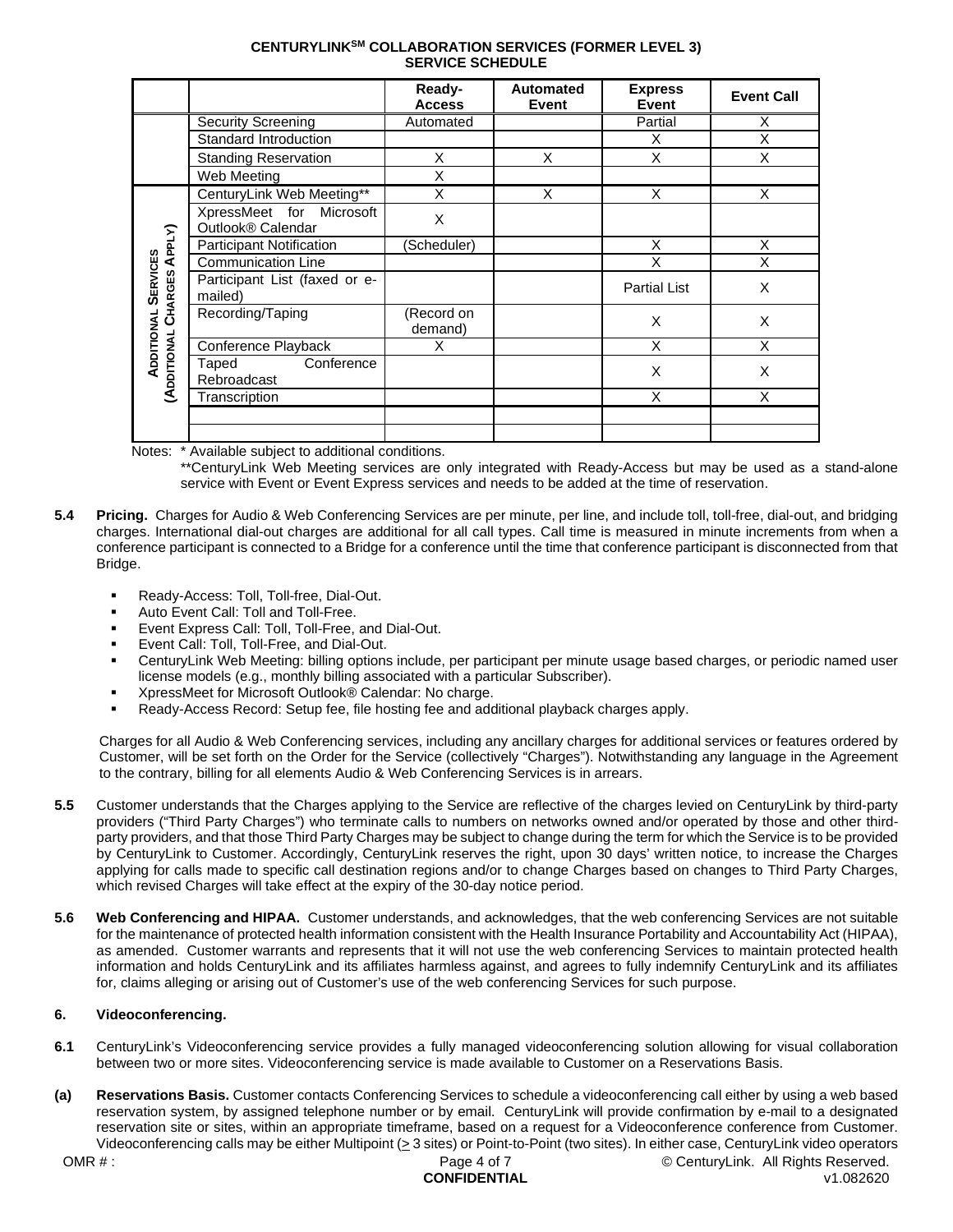dial out to each scheduled Customer site and/or Customer dials into the videoconference call from each location. CenturyLink video operators will perform a "Meet-and-Greet" with all of the connected Customer sites prior to the call start time (actual set up time is captured in the customer reservation) and then the Video Operator begins the call and continuously monitors the call connectivity for issues. A summary of the services provided by Video Operators is as follows:

- Before the call reservations via phone, e-mail, or a proprietary Interactive Web Reservations (IWR) portal;
- During the call dial out to sites, "Meet-and-Greet" sites, bridge IP & ISDN sites, monitor connectivity, trouble resolution of dynamic issues, and bridging ISDN to IP calls or vice versa (hybrid calls);
- After the call Online video reports, flexible billing options, and trouble ticket reporting.
- **(i) Hosted Video Bridge Services.** CenturyLink will provide Video Bridge services for multi-point videoconferences using CenturyLink owned and Hosted Bridges.

The following three transport methods are available for CenturyLink Videoconferencing services:

- **ISDN.** Videoconferencing calls originate and terminate 'end to end' on third party provided ISDN circuits.
- **IP Video.** Videoconferencing calls are delivered over CenturyLink's IP VPN Network using Customer's Internet standards based end point equipment. As a condition of this service, Customer must order an IP VPN port with premium class of service (CoS) at each site at which it wishes to use IP Video service. This service provides inherently secure access over CenturyLink's private MPLS network with packet prioritization to ensure video and voice quality. Customers may choose to deploy this service as either an overlay network or as a converged IP (data/voice/video) solution.
- **Public Internet.** Videoconferencing calls are delivered via the public Internet into CenturyLink's video hosting zone for connectivity to CenturyLink's Video Bridges.
- **6.2** CenturyLink will prepare and deliver to Customer a report on any technical difficulty encountered during a videoconferencing call, for use by Customer or Customer's equipment vendor(s).
- **6.3** The following optional features are available in connection with CenturyLink Videoconferencing Services, when requested on a Reservation Basis. Additional charges may apply to the use of some or all of these features, as specified in the Order:
- **(a) Transcoding.** Transcoding provides a mechanism to convert a video stream from one format to another. This is required when endpoints with different capabilities participate in a videoconference. CenturyLink provides the following;
	- Network: IP (H.323) to ISDN (H.320)
	- Resolution CIF or QCIF, Enhanced QCIF, high definition
	- Video algorithms: H.261, H.263, H.264 (proprietary)
	- Frame Rates: 7.5 FPS to 30 FPS
	- Audio algorithm G. 711, G. 722, G.722.1, G.722.1 Annex C (Siren-14) G.723, G.728.
- **(b) Speedmatching.** Speedmatching is a subset of transcoding. Network rates: 128K up to 2 mpbs.
- **(c) AES Encryption (Advanced Encryption Standard).** Supported in all types of ISDN and IP video conferences. Communication to and from audio-only PSTN participants cannot be encrypted**.**
- **(d) Cascade Port.** Videoconferencing feature facilitating a video link line between two Bridges. This option may be requested by customers in lieu of connectivity between multiple sites on one Bridge.
- **(e) Continuous Presence.** Videoconferencing feature enabling videoconference call participants to view multiple sites on a video screen at the same time. Various screen view combinations are available.
- **(f) Director Control.** Videoconference feature facilitating the provision by CenturyLink of a dedicated video operator to dynamically change the video and audio controls based on a designated customer request. The operator receives commands from the customer contact and dynamically switches the video to the requested view.
- **(g) CD-Rom / DVD Recording.** At Customer's request, CenturyLink can record videoconference calls on CD-Rom or DVD.
- **(h) Event View Meeting.** provides an operator-assisted video call which may include an audio add on.
- **(i) Hybrid Meeting Audio add-on.** Videoconferencing feature enabling individuals to participate in a videoconference via audio only. The following meeting options are available: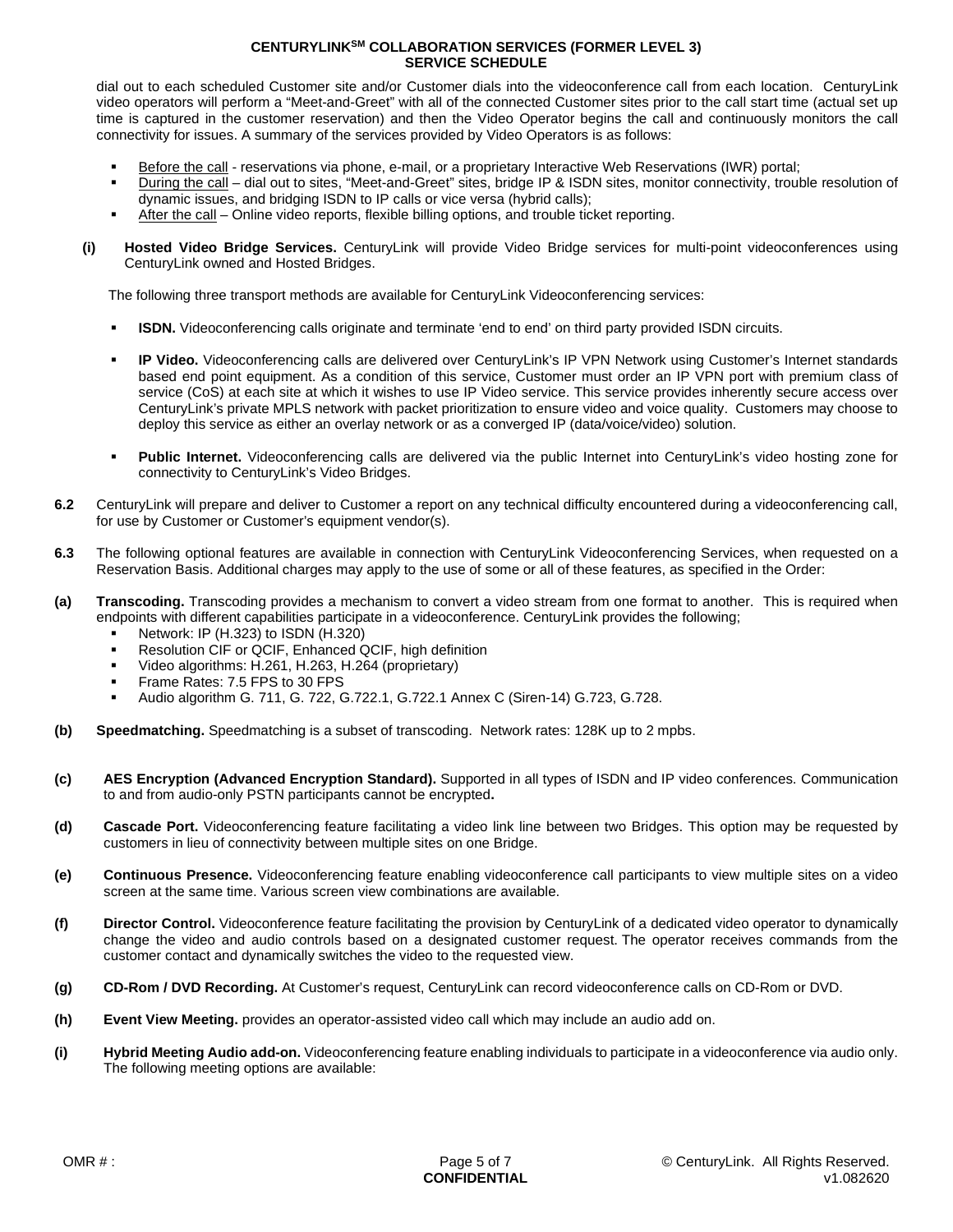- Operator assisted;
- Operator unassisted;
- Communication line;
- Link Line: dial in (includes toll, toll-free, dial in, toll-free dial out, and toll dial-out within North America;
- Link Line: dial out (North America only).
- **6.4 Dedicated Scheduling Bureau.** Dedicated Scheduling Bureau service is a full outsourcing solution for managing a videoconferencing room network. The service includes scheduling of Customer's video rooms and equipment worldwide. CenturyLink books the meeting, verifies meeting room availability, and sends confirmations to all site administrators.
- **(a)** If selected by Customer, CenturyLink will dedicate a team of Scheduling Bureau Consultants ("SBCs") to accommodate Customer's needs. The SBCs will support the Customer to establish account information, guidelines and requirements, and will be knowledgeable on each Customer site listed within the database. Customer is responsible for making up-to-date information available to CenturyLinkabout its sites. CenturyLink will proactively work with the Customer POC to update the Customer site information on an annual basis. The SBCs will be the primary scheduling/reservations points of contact, responsible for organizing Customer's site information and having all specific data readily available for questions 24-hours a day. During off hours trained Operators will be available to accommodate Customer requests.
- **(b)** The Customer point of contact ("POC") will contact CenturyLink to schedule the use of video rooms for Point-to-Point Videoconferences, Multipoint Videoconferences and any other function that requires occupation of the videoconference rooms. CenturyLink will confirm within a timeframe appropriate to the start of the meeting, by e-mail or facsimile to a specified contact at each participating endpoint, as well as the meeting reservationist, after receiving a request from Customer. Standard Dedicated Scheduling bureau service offers a personalized direct dial (toll and toll-free) number and greeting and personalized email address for reservations correspondence.

## **(c) CenturyLink will:**

- Store information regarding the Customer's videoconference sites, Customer's clients' sites, Customer internal billing information (i.e., P.O. numbers, charge codes, Chairperson name, participant names) within each meeting record.
- Coordinate Hybrid Meetings with CenturyLink's Audio Conferencing service.
- Send confirmations of new meetings, meeting changes, and meeting cancellations to Customer reservationist.
- **(d)** CenturyLink Conferencing operators will not manage meeting schedules for Customer rooms, nor contact rooms to obtain site information or availability that are not a part of the Dedicated Scheduling Bureau service.
- **(e)** The Customer POC will receive a monthly Scheduling Report from the CenturyLink account manager including the following:
	- Number of Meetings Scheduled, Number of Meetings Canceled, Number of Meetings Executed.
	- **Troubled Meeting Information (breakdown by cause).**
	- **Detailed Bridge, Network, and Scheduling Charges.**
	- Miscellaneous Charges (videotaping, Codec conversions, VLink, audio add-ons, etc.).
	- International vs. Domestic Minutes.

**(f)** The following conditions apply to the provision of Dedicated Scheduling Bureau Service:

- Customer must turn over all scheduling control of all participating video conference rooms to CenturyLink.
- Customer must enter into a minimum multipoint bridging service agreement with CenturyLink Conferencing Services.
- Conferencing Services will not schedule "bridged" meetings that do not take place on a CenturyLink Bridge.

# **6.5 Customer Video Endpoint Management Service.**

- **(a) Customer Video Equipment Maintenance Service.** Two service options (each with a different pricing option applying) are available, as follows:
	- **(i) Remote Maintenance** *(***Video Endpoint Management MMM Monthly Management and Next Business Day remote Maintenance)**. Pricing for this service feature will be set out in the Order. As and when required, CenturyLink will arrange to ship replacement components for failed Customer video equipment to the Customer premises and will then work with the Customer remotely via telephone to assist the Customer in replacing / installing that component. For maintenance requests received by CenturyLink before 3.00 p.m. local time, replacement units will be shipped for delivery by 11.00 a.m. local time on the next Business Day (provided next day delivery services are available in the applicable region).
	- **(ii) On Site Maintenance (Video Endpoint Management MMM+OS -- Monthly Management and On-Site Maintenance**). On-site maintenance service comprises the following elements, pricing for this service feature will be set out in the Order: